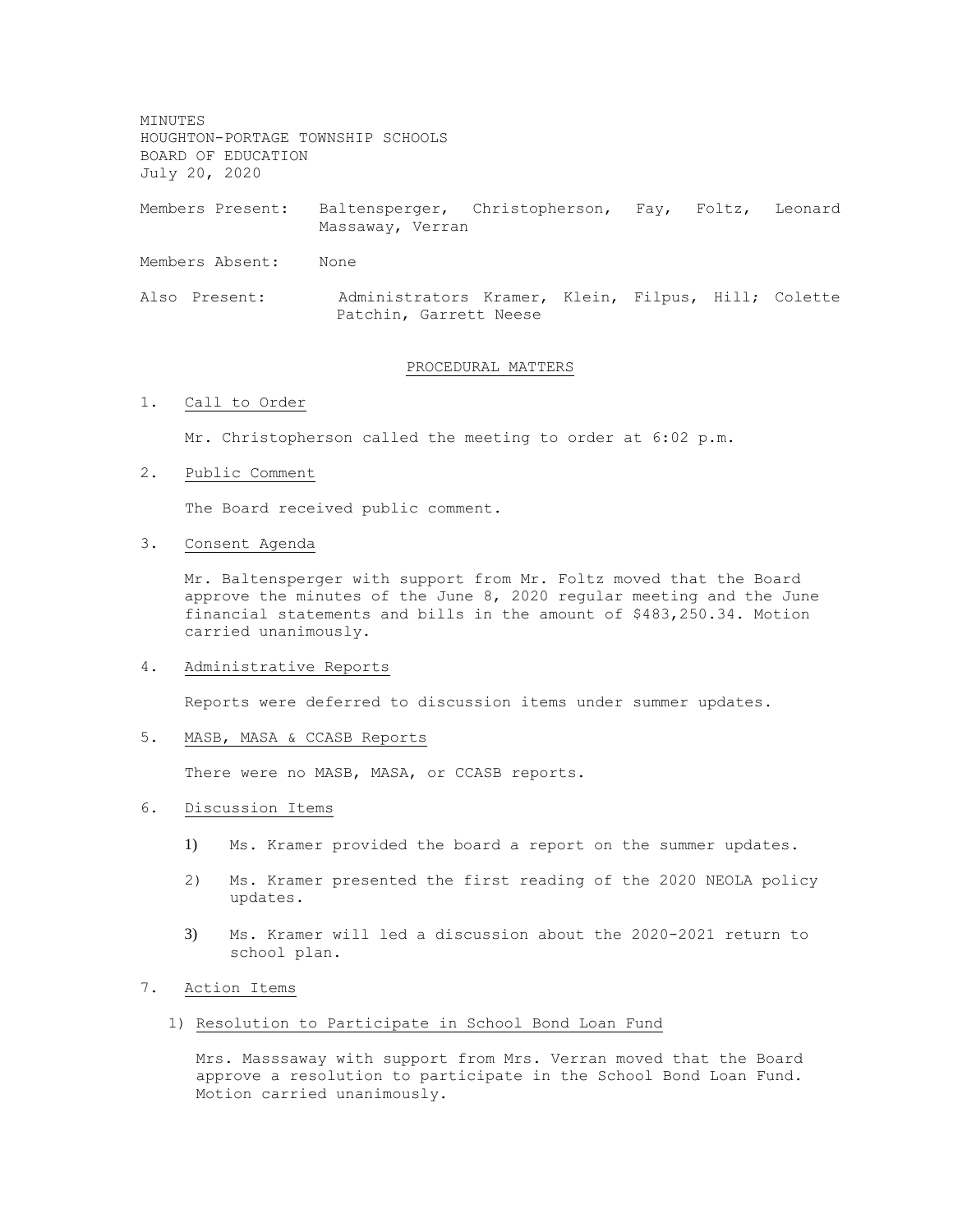## 2) Designation of Depositories for School Funds

Mrs. Verran with support from Mr. Foltz moved that the Board approve the designation of Superior National Bank as the depository of general fund, debt retirement, capital projects monies, federal tax deposits, athletics and school service accounts, and trust fund; Incredible Bank as the depository for the trust and agency fund; the Michigan School District Liquid Fund as the depository for general fund and capital projects; and the Michigan Tech Credit Union as the depository for the elementary trust and agency account. Motion carried unanimously.

## 3) Designation of Individuals Responsible for Posting Public Notice of Meetings

Mr. Fay with support from Mrs. Verran moved that the Board approve the designation of Sara Marcotte and Colette Patchin for posting public notice of meetings. Motion carried unanimously.

4) Delegation of Election Duties

Mr. Baltensperger with support from Mrs. Verran moved that the Board approve the delegation of Sara Marcotte to attend to all election duties. Motion carried unanimously.

#### 5) Adoption of Legal Reference Note

Mrs. Massaway with support from Mr. Baltensperger moved that the Board designate themselves as a General Powers School District by operational law. Motion carried unanimously.

### 6) Approval of Organizational Memberships – MASA, MASB, CCASB

Mr. Foltz with support from Mrs. Massaway moved that the Board approve the organizational memberships in the Michigan Association of School Administrators, the Michigan Association of School Boards and the MASB Legal Trust Fund, and the Copper Country Association of School Boards. Motion carried unanimously.

### 7) Approval of Annual Retainer Contracts – School Attorney and Auditor

Mrs. Massaway with support from Mr. Foltz moved that the Board approve the annual retainer contracts with the law firms of Neuminen, DeForge & Toutant of Houghton and Ryan Law Offices of Iron Mountain as their counselors, the Thrun Law Firm serving as school attorneys for school elections and matters pertaining to school law, and Rukkila, Negro & Associates to serve as school auditor. Motion carried unanimously.

## 8) Designation of Carriers to Transport Students

Mr. Foltz with support from Mr. Fay moved that the Board designate Lamers Transit as the transportation provider for the district, all area schools, Copper Country I.S.D., Michigan Technological University, Houghton Transit Authority, Hancock Transit, and any